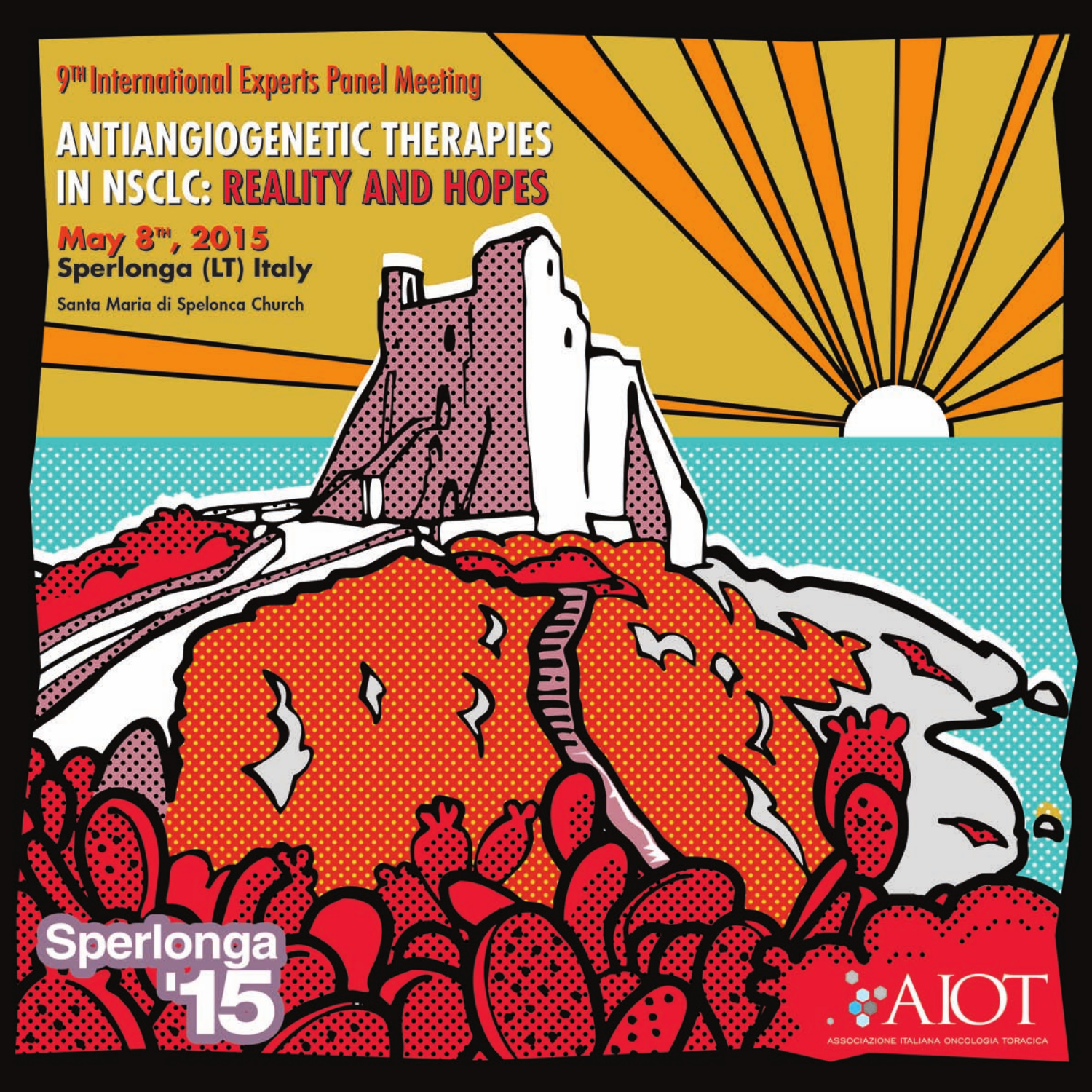# **Friday, May 8TH , 2015** *Experts Panel Meeting*

**Chairmen:** *C. Gridelli (Avellino, I) F. de Marinis (Milan, I)*

**Panelists:** *F. Ciardiello (Naples, I) L. Crinò (Perugia, I) F. de Marinis (Milan, I) J.Y. Douillard (St Herblain, FR) C. Gridelli (Avellino, I) F. Griesinger (Oldenburg, DE) D. Lambrechts (Leuven, B) M. Perol (Lyon, FR) S.S. Ramalingam (Atlanta,USA) E. Smit (Amsterdam,The ND)*

**09.00 Welcome and AIOT activity presentation** *C. Gridelli (Avellino - I)*

> **International Consensus Experts Panel story and End points** *F. de Marinis (Milan, I)*

- **09.15 Mechanisms of angiogenesis and NSCLC** *F. Ciardiello (Naples, I)*
- **09.30 Antiangiogenetics in NSCLC: pitfalls and failure of clinical trials** *F. de Marinis (Milan, I)*
- **09.45 Biomarkers for antiangiogenetics** *D. Lambrechts (Leuven, B)*
- **10.00 The role of bevacizumab** *S.S. Ramalingam (Atlanta,USA)*
- **10.15 Bevacizumab beyond progression: proof of concept and the AvaALL trial** *R. Lilenbaum (New Haven, CT - USA)*

**10.30 Patient selection and risk toxicity with antiangiogenetic treatment** *L. Crinò (Perugia, I)*

### **10.45 Break**

**11.00 The role of nindetanib** *J.Y. Douillard (St Herblain, FR)*

**11.15 The role of ramucirumab** *M. Perol (Lyon, FR)*

**11.30 New antiangiogenetic drugs** *F. Griesinger (Oldenburg, DE)*

**11.45 Ongoing trials** *E. Smit (Amsterdam,The ND)*

**12.00 Discussion**

## **13.30** *Lunch*

**15.00 A Consensus for clinical practice** *Facilitator: S.S. Ramalingam (Atlanta, USA)*

**16.30 A Consensus for clinical research** *Facilitator: F. Ciardiello (Naples, I)*

**18.00 Position Slide Presentation** *Coordinator: C. Gridelli (Avellino, I)*

**19.30 Basis for a position paper** *Coordinator: E. Bria (Verona, I)*

**20.00** *Dinner*

Sperlonga

**Friday, May 8th , 2015** *International Meeting*

> L'**International Experts Panel Meeting** è organizzato da AIOT negli anni dispari, ad anni alterni con la CIOT, dal 2009.

9<sup>TH</sup> International Experts Panel Meeting

**"ANTIANGIOGENETIC THERAPIES** 

**IN NSCLC: REALITY AND HOPES"** 

Gli IEPs sono dedicati a quegli argomenti, oggetto di controversia nel settore dell'Oncologia Toracica, con l'obiettivo di trovare un consenso internazionale e stilare alcune raccomandazioni.

I Panelist sono stati selezionati tra i principali KOL internazionali esperti nel campo dell'oncologia toracica.

Il primo giorno il "Panel" discute gli argomenti preassegnati a ciascun componente a "porte chiuse".

La diffusione dei risultati degli IEPs (convenuti l'8 maggio 2015) avviene attraverso un servizio di "Streaming" a disposizione dei soci nell'area a loro riservata all'interno del sito web AIOT www.oncologiatoracica.it.

Il giorno 9 maggio 2015, dalle ore 9.00, i soci digitando le loro credenziali di accesso all'area a loro riservata potranno assistere in diretta alle relazioni dei panelist e alla comunicazione dei risultati convenuti.

All'evento seguirà anche la pubblicazione di un paper su una rivista internazionale indexata.

The **International Experts Panel Meeting** is organized by AIOT in odd years, on alternate years with CIOT, from 2009.

The IEPs are dedicated on vexed topics in thoracic oncology field, in order to find an international consensus and to draft some advices.

The Panelist were been chosed among famous international KOL experienced in thoracic oncology.

On the first day the "Panel" discusses assigned topics to each panelist behind "closed doors".

The spreading of the IEPs results (agreed on May 8th 2015) occurs by a streaming service, for all AIOT members, in their reserved area on the AIOT website www.oncologiatoracica.it.

On May 9th 2015, from 9.00 a.m., the members who are interested to follow in real time the panelist's speeches and the communication of the agreed results, will be able to enter in the reserved section, signing their log-in and password.

The editing of a paper on an international index review will follow.